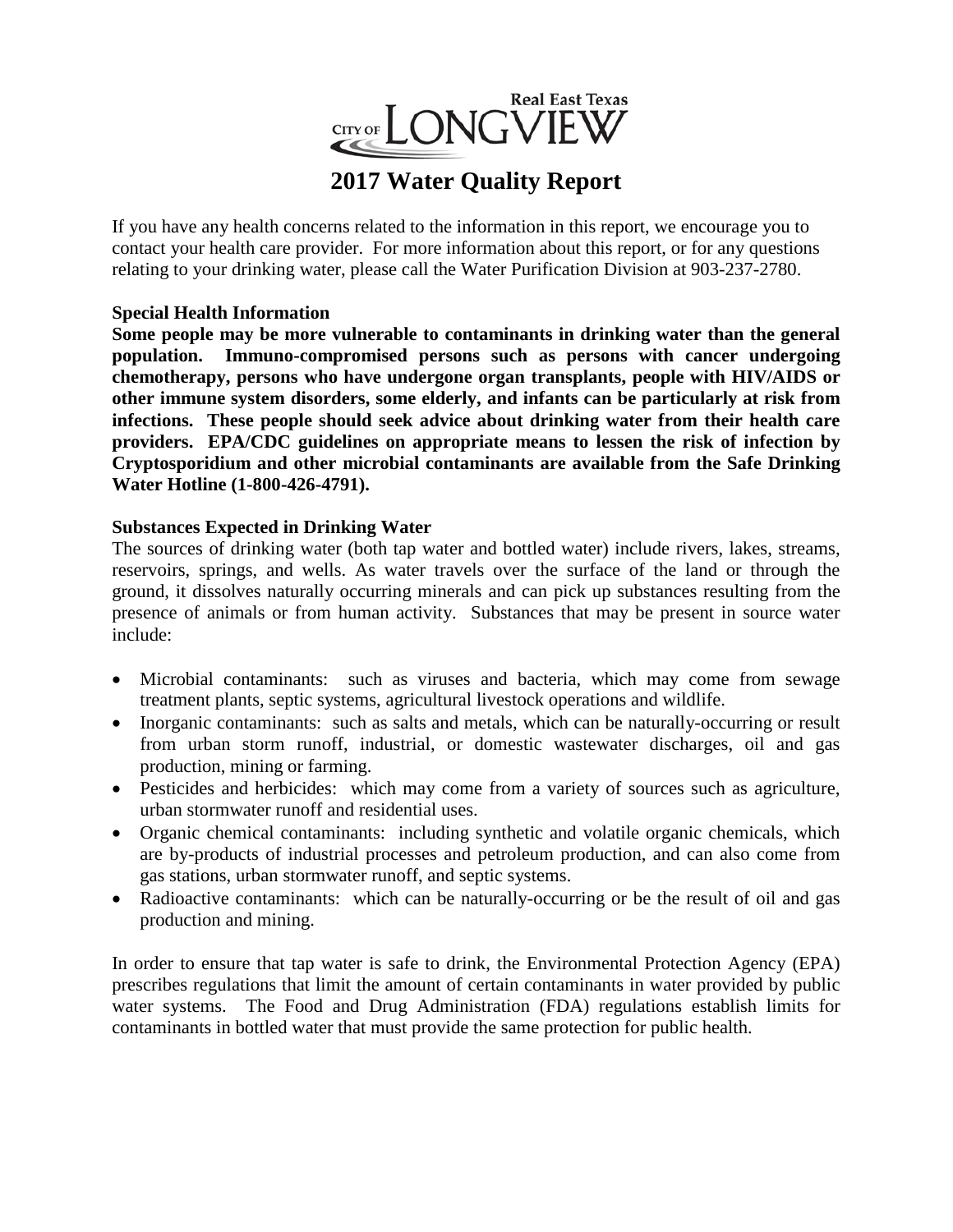Contaminants may be found in drinking water that may cause taste, color, or odor problems. These types of problems are not necessarily causes for health concerns. For more information on taste, odor, or color of drinking water, please contact the system's business office. Drinking water, including bottled water, may reasonably be expected to contain at least small amounts of some contaminants. The presence of contaminants does not necessarily indicate that water poses a health risk. More information about contaminants and potential health effects can be obtained by calling the EPA's Safe Drinking Water Hotline at (800) 426-4791.

#### **Table Definitions**

**Maximum Contaminant Level Goal (MCLG) –** The level of a contaminant in drinking water below which there is no known or expected risk to health. MCLGs allow for a margin of safety.

**Maximum Contaminant Level (MCL) –** The highest level of a contaminant that is allowed in drinking water. MCLs are set as close to the MCLGs as feasible using the best available treatment technology.

**Maximum residual disinfectant level goal (MRDLG)** – The level of a drinking water disinfectant below which there is no known or expected risk to health. MRDLGs do not reflect the benefits of the use of disinfectants to control microbial contaminants.

**Maximum residual disinfectant level (MRDL)** – The highest level of a disinfectant allowed in drinking water. This is convincing evidence that addition of a disinfectant is necessary for control of microbial contaminants.

**Treatment Technique (TT)** – A required process intended to reduce the level of a contaminant in drinking water.

**Action Level (AL) –** The concentration of a contaminant which, if exceeded, triggers a treatment or other requirement which a water system must follow.

**mrem/year –** millirems per year (a measure of radiation absorbed by the body).

**pCi/L –** picecuries per liter (a measure of radioactivity).

**NTU –** Nephelometric turbidity units (a measure of turbidity).

**ppm –** Parts per million, or milligrams per liter (mg/l).

**ppb –** Parts per billion, or micrograms per liter (ug/l).

**NA –** Not applicable.

**ND –** Not detectable at testing limits.

| Year | <b>Constituent</b>   | Average | <b>Detected Range</b> | <b>MCL</b>     | <b>MCLG</b>    | <b>Typical Source</b>                              |
|------|----------------------|---------|-----------------------|----------------|----------------|----------------------------------------------------|
| 2017 | Chloramines (ppm)    | 1.84    | $1.61 - 2.07$         | 4              | 4              | Disinfectant used to control microbes.             |
| 2017 | Chlorite (ppm)       | 0.249   | $0.03 - 0.58$         |                | 0.8            | By-product of drinking water disinfection.         |
| 2017 | Barium (ppm)         | 0.045   | $0.041 - 0.052$       | $\mathfrak{D}$ | 2              | Discharge of drilling wastes; Discharge from       |
|      |                      |         |                       |                |                | metal refineries; Erosion of natural deposits.     |
| 2017 | Fluoride (ppm)       | 0.577   | $0.421 - 0.779$       | 4              | $\overline{4}$ | Erosion of natural deposits; Water additive which  |
|      |                      |         |                       |                |                | promotes strong teeth.                             |
| 2017 | Nitrate (ppm)        | 0.215   | $0.059 - 0.34$        | 10             | 10             | Runoff from fertilizer use; Leaching from septic   |
|      |                      |         |                       |                |                | tanks, sewage; Erosion of natural deposits.        |
| 2017 | Chromium (ppm)       |         |                       | 0.1            | 0.1            | Discharge from steel and pulp mills. Erosion of    |
|      |                      |         |                       |                |                | natural deposits.                                  |
| 2017 | $Di (2-ethylexyl)$   |         |                       | 6              | $\Omega$       | Discharge from rubber and chemical factories.      |
|      | phthalate (ppb)      |         |                       |                |                |                                                    |
| 2017 | Gross Beta particles | 1.467   | $ND - 4.4$            | 50             | <b>NA</b>      | Decay of natural and man-made deposits of          |
|      | & Photon emitters    |         |                       |                |                | certain minerals that are radioactive and may emit |
|      | (pCi/L)              |         |                       |                |                | forms of radiation known as photons and beta       |
|      |                      |         |                       |                |                | radiation.                                         |

#### **REGULATED SUBSTANCES AT THE TREATMENT PLANTS**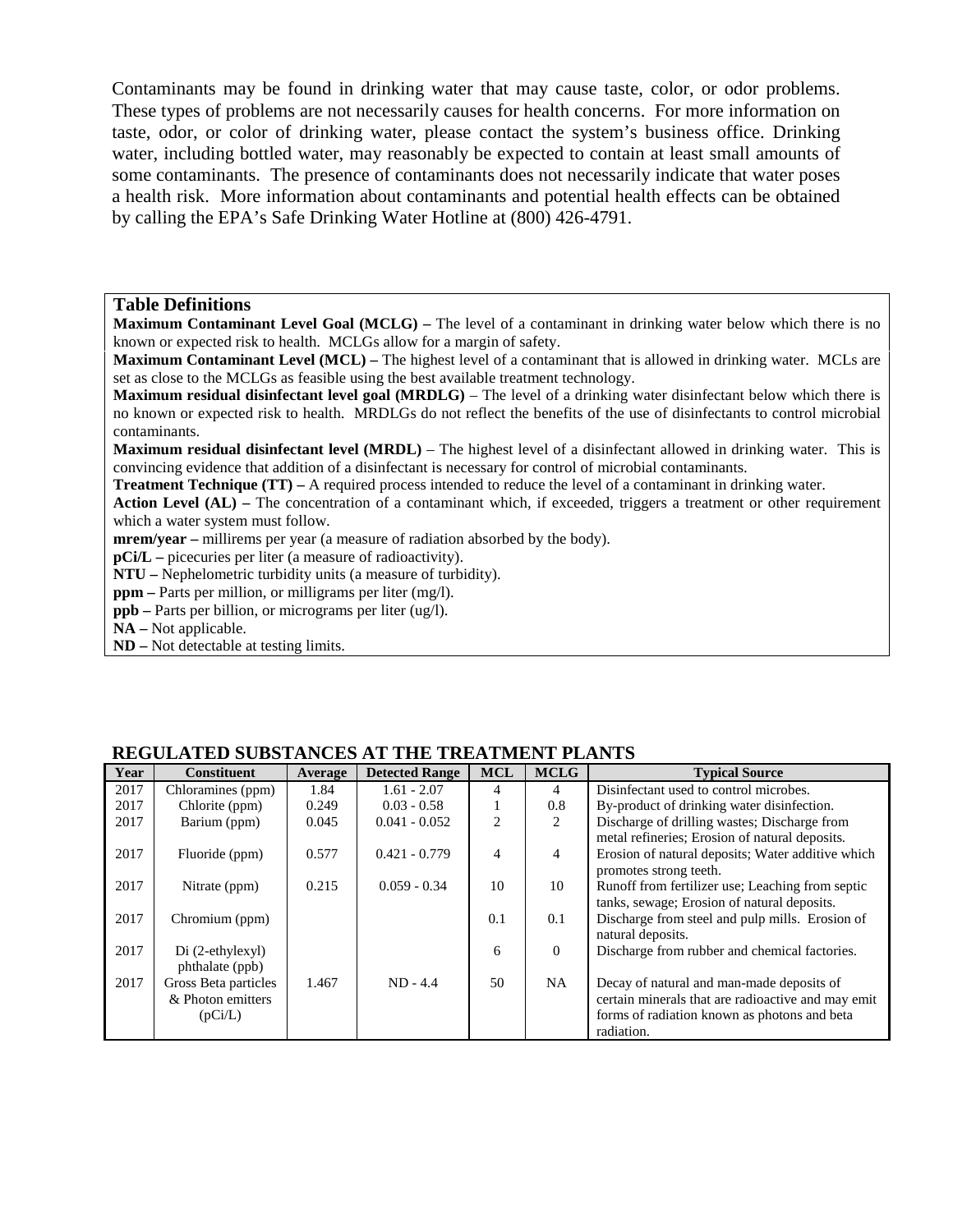| Year | <b>Constituent</b>   | Average | <b>Detected</b> |                                                                      |           | <b>Typical Source</b>                                                                                                                 |  |  |
|------|----------------------|---------|-----------------|----------------------------------------------------------------------|-----------|---------------------------------------------------------------------------------------------------------------------------------------|--|--|
|      |                      |         | Range           |                                                                      |           |                                                                                                                                       |  |  |
| 2017 | Total Organic        | 6.77    | $4.67 - 9.57$   | <b>NA</b>                                                            | <b>NA</b> | Naturally present in the environment.                                                                                                 |  |  |
|      | Carbon $(ppm)$ –     |         |                 |                                                                      |           |                                                                                                                                       |  |  |
|      | Source Water         |         |                 |                                                                      |           |                                                                                                                                       |  |  |
| 2017 | <b>Total Organic</b> | 3.33    | $1.88 - 4.52$   | <b>NA</b>                                                            | <b>NA</b> | Naturally present in the environment.                                                                                                 |  |  |
|      | Carbon (ppm) –       |         |                 |                                                                      |           |                                                                                                                                       |  |  |
|      | Drinking Water       |         |                 |                                                                      |           |                                                                                                                                       |  |  |
| 2017 | <b>Total Organic</b> | 50.06   | $31.88 - 72.1$  | The TOC removal ratio is the percent of TOC removed through the      |           |                                                                                                                                       |  |  |
|      | Carbon % Removal     |         |                 | treatment process divided by the percent of TOC required by the TCEO |           |                                                                                                                                       |  |  |
|      |                      |         |                 | to be removed. The City of Longview water system provides the        |           |                                                                                                                                       |  |  |
|      |                      |         |                 | alternative compliance criteria removal ratio required.              |           |                                                                                                                                       |  |  |
|      |                      |         |                 |                                                                      |           |                                                                                                                                       |  |  |
|      |                      |         |                 |                                                                      |           | Total Organic Carbon (TOC) has no adverse health effects. The disinfectant can combine with TOC to form disinfection by-products.     |  |  |
|      |                      |         |                 |                                                                      |           | Disinfection is necessary to ensure that water does not have unacceptable levels of pathogens. Total organic carbon provides a medium |  |  |
|      |                      |         |                 |                                                                      |           | for the formation of disinfection by-products when water is disinfected. By-products of disinfection include trihalomethanes (THMs)   |  |  |

and haloacetic acids (HAA) which are reported elsewhere in this report.

## **REGULATED AT THE TREATMENT PLANTS**

| Year | <b>Constituent</b> | <b>Highest Single</b><br><b>Measurement</b> | Lowest Monthly % of<br><b>Samples Meeting Limits</b>                                                                                                                                                                                            | <b>Turbidity Limits</b> | <b>Source of Contaminant</b> |
|------|--------------------|---------------------------------------------|-------------------------------------------------------------------------------------------------------------------------------------------------------------------------------------------------------------------------------------------------|-------------------------|------------------------------|
| 2017 | Turbidity (NTU)    | 0.27                                        | 100                                                                                                                                                                                                                                             | 0.3                     | Soil runoff                  |
|      |                    |                                             | Turbidity has no health effects. However, turbidity can interfere with disinfection and provide a medium for microbial<br>growth Turbidity is measured in Nephelometric Turbidity Units (NTH) and is a measurement of water clarity. This water |                         |                              |

growth. Turbidity is measured in Nephelometric Turbidity Units (NTU) and is a measurement quality parameter is monitored as a treatment technique (TT).

## **REGULATED SUBSTANCES AT THE CUSTOMER'S TAP**

| Year | <b>Constituent</b> | The 90 <sup>th</sup> | # of Sites Exceeding | <b>Action</b> | <b>Source of Contaminant</b>                                                                                  |
|------|--------------------|----------------------|----------------------|---------------|---------------------------------------------------------------------------------------------------------------|
|      |                    | Percentile           | <b>Action Level</b>  | Level         |                                                                                                               |
| 2015 | Lead (ppb)         | 0.00109              |                      | 15            | Corrosion of household plumbing systems;<br>Erosion of natural deposits.                                      |
| 2015 | Copper (ppm)       | 0.04                 |                      | 1.3           | Corrosion of household plumbing systems;<br>Erosion of natural deposits; Leaching from<br>wood preservatives. |

The City of Longview is on a reduced sampling schedule for lead and copper, due to an excellent compliance history. The results listed above are distribution samples taken from the customers' tap. Lead and copper has not been detected in water leaving the water treatment facilities. The source of lead and copper is corrosion of household plumbing systems.

If present, elevated levels of lead can cause serious health problems, especially for pregnant women and young children. Lead in drinking water is primarily from materials and components associated with service lines and home plumbing. This water supply is responsible for providing high quality drinking water, but cannot control the variety of materials used in plumbing components. When your water has been sitting for several hours, you can minimize the potential for lead exposure by flushing your tap for 30 seconds to 2 minutes before using water for drinking or cooking. If you are concerned about lead in your water, you may wish to have your water tested. Information on lead in drinking water, testing methods, and steps you can take to minimize exposure is available from the Safe Drinking Water Hotline or at http://www.epa.gov/safewater/lead."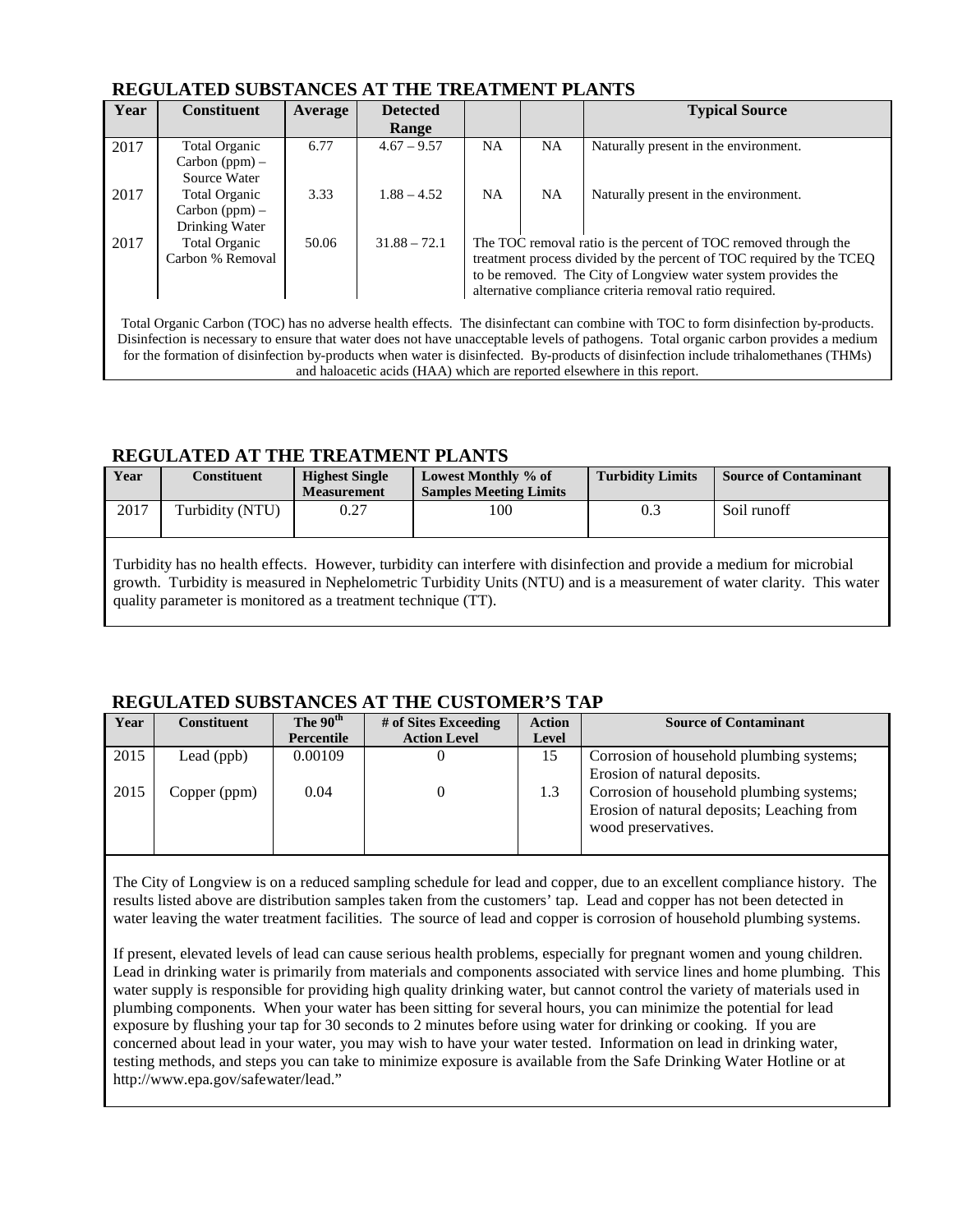## **REGULATED AT THE CUSTOMER'S TAP**

| <b>Year</b> | Constituent           | <b>Highest Monthly % of</b> | <b>MCL</b> | <b>MCLG</b> | Units of       | <b>Source of Contaminant</b> |
|-------------|-----------------------|-----------------------------|------------|-------------|----------------|------------------------------|
|             |                       | <b>Positive Samples</b>     |            |             | <b>Measure</b> |                              |
| 2017        | <b>Total Coliform</b> | 0%                          | *          |             | Presence       | Naturally present in the     |
|             | Bacteria              |                             |            |             |                | environment                  |
| 2017        | <b>Fecal Coliform</b> | ND                          | *          |             | Presence       | Naturally present in the     |
|             | Bacteria              |                             |            |             |                | environment                  |
|             |                       |                             |            |             |                |                              |

Coliforms are bacteria that are naturally present in the environment and are used as an indicator that other, potentially harmful bacteria may be present. Longview analyzes over 984 samples each year. All repeat samples taken were negative and did not indicate the presence of coliform bacteria.

\*Presence of coliform in 5% or more of the monthly samples.

#### **REGULATED SUBSTANCES IN THE DISTRIBUTION SYSTEM: Stage 2 Disinfection By-Products**

| Year | <b>Constituent</b>           | Average | Range        | <b>MCL</b> | <b>MCLG</b> | <b>Source of Contaminant</b>                                                                                        |
|------|------------------------------|---------|--------------|------------|-------------|---------------------------------------------------------------------------------------------------------------------|
| 2017 | Total Trihalomethanes (ppb)  | 11.4    | $1.4 - 24.0$ | 80         | <b>NA</b>   | By-product of drinking water chlorination.                                                                          |
|      |                              |         |              |            |             |                                                                                                                     |
|      |                              |         |              |            |             | Some people who drink water containing trihalomethanes in excess of the MCL over many years may experience          |
|      |                              |         |              |            |             | problems with their liver, kidneys, or central nervous systems, and may have an increased risk of getting cancer.   |
|      |                              |         |              |            |             |                                                                                                                     |
| 2017 | Total Haloacetic Acids (ppb) | 12.6    | $5.0 - 20.2$ | 60         | NA          | By-product of drinking water chlorination.                                                                          |
|      |                              |         |              |            |             |                                                                                                                     |
|      |                              |         |              |            |             | Some people who drink water containing halo acetic acids in excess of the MCL over many years may have an increased |
|      | risk of getting cancer.      |         |              |            |             |                                                                                                                     |

# **REGULATED SUBSTANCES IN THE DISTRIBUTION SYSTEM: Stage 2 Disinfection By-Products Locational Running Annual Averages**

In October 2012, sampling for the Stage 2 Disinfection By-Products Rule began for the City of Longview. This monitoring is very similar to that of the Stage 1 Disinfection By-Products sampling. However, it is based on more stringent monitoring requirements.

| Year | <b>Constituent</b>    | Location    | <b>Highest</b> | Range          | <b>MCL</b> | <b>Source of Contaminant</b> |
|------|-----------------------|-------------|----------------|----------------|------------|------------------------------|
|      |                       |             | <b>LRAA</b>    |                |            |                              |
| 2017 |                       | Location #1 | 19.13          | $9.41 - 24.04$ | 80         |                              |
| 2017 |                       | Location #2 | 16.64          | $8.59 - 22.13$ | 80         |                              |
| 2017 |                       | Location #3 | 19.77          | $9.78 - 23.90$ | 80         |                              |
| 2017 | Total Trihalomethanes | Location #4 | 7.52           | $3.18 - 13.27$ | 80         | By-product of drinking water |
| 2017 | (ppb)                 | Location #5 | 13.50          | $7.98 - 18.41$ | 80         | chlorination.                |
| 2017 |                       | Location #6 | 4.12           | $1.35 - 6.32$  | 80         |                              |
| 2017 |                       | Location #7 | 16.61          | $8.23 - 18.44$ | 80         |                              |
| 2017 |                       | Location #8 | 12.10          | $3.02 - 17.15$ | 80         |                              |

Some people who drink water containing trihalomethanes in excess of the MCL over many years may experience problems with their liver, kidneys, or central nervous systems, and may have an increased risk of getting cancer.

| 2017 |                        | Location #1 | 19.90 | $8.20 - 17.52$  | 60 |                              |
|------|------------------------|-------------|-------|-----------------|----|------------------------------|
| 2017 |                        | Location #2 | 16.78 | $10.50 - 19.30$ | 60 |                              |
| 2017 |                        | Location #3 | 19.43 | $8.40 - 18.50$  | 60 |                              |
| 2017 | Total Haloacetic Acids | Location #4 | 13.25 | $6.40 - 15.80$  | 60 | By-product of drinking water |
| 2017 | (ppb)                  | Location #5 | 13.90 | $6.70 - 19.30$  | 60 | chlorination.                |
| 2017 |                        | Location #6 | 12.15 | $6.10 - 18.10$  | 60 |                              |
| 2017 |                        | Location #7 | 14.78 | $5.20 - 20.20$  | 60 |                              |
| 2017 |                        | Location #8 | 13.82 | $5.00 - 15.40$  | 60 |                              |

Some people who drink water containing haloacetic acids in excess of the MCL over many years may have an increased risk of getting cancer.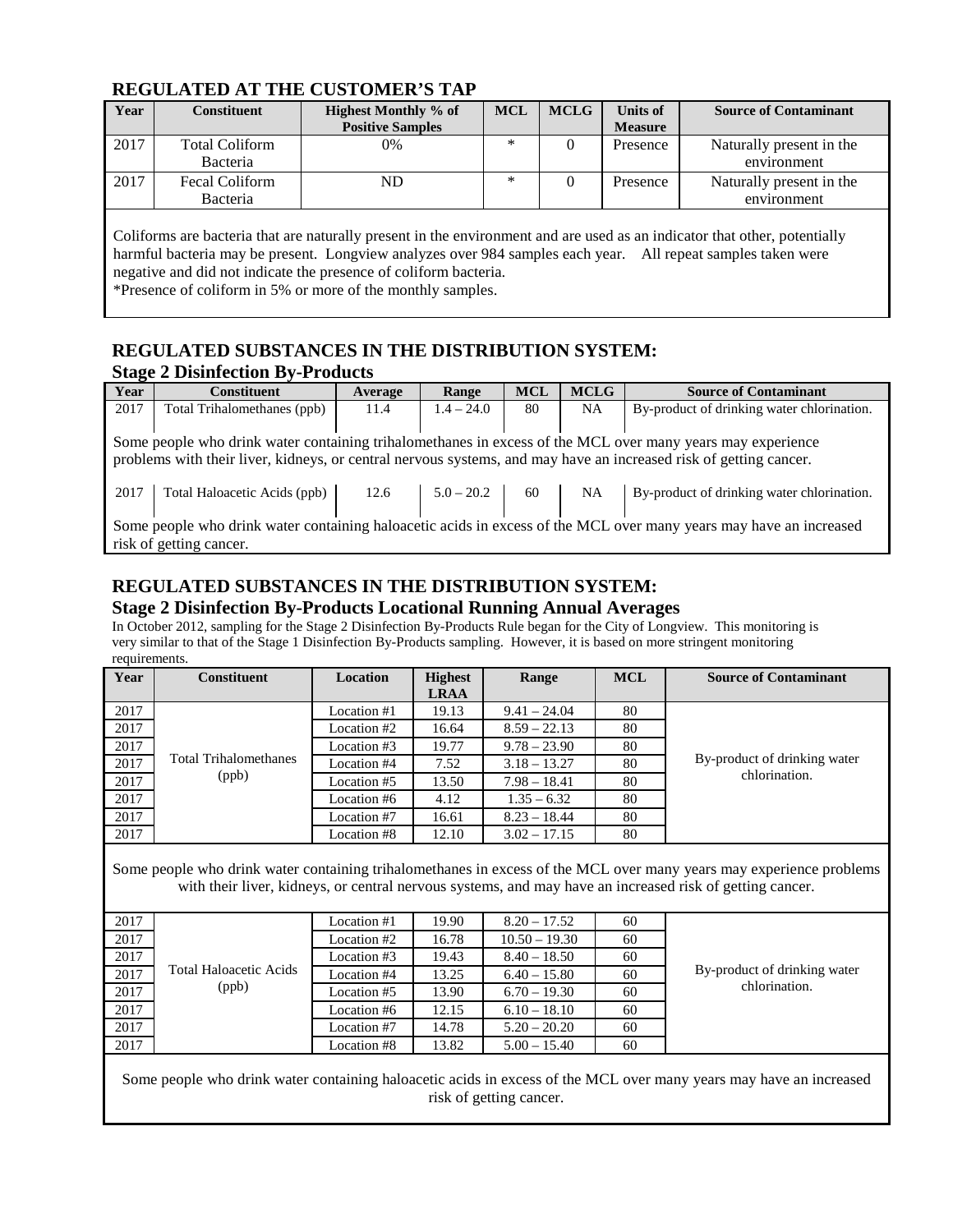## **REGULATED AT THE SOURCE WATER**

The City of Longview testing of lake and river water detected low levels of *Cryptosporidium*, *Giardia lamblia* and *Escherichia coli* (*E. coli*) commonly found in surface water. Required levels of inactivation are achieved through disinfection and filtration; however these treatment methods cannot guarantee 100 percent removal nor can the testing methods determine if the organisms are alive and capable of causing diarrhea, cramps and fever when ingested. Although these organisms have been detected in the source waters, the City of Longview utilizes excellent treatment methods of removal and inactivation at the water treatment plants.

#### **UNREGULATED SUBSTANCES**

| Year | Constituent                | Average | Range         | <b>Source of Contaminant</b>                   |
|------|----------------------------|---------|---------------|------------------------------------------------|
| 2017 | Chloroform (ppb)           | 9.87    | $3.71 - 13.7$ | By-product of drinking water chlorination.     |
| 2017 | Dichlorobromomethane (ppb) | 2.79    | $1.73 - 4.72$ | By-product of drinking water chlorination      |
| 2017 | Dibromochloromethane (ppb) | 1.32    | $1.25 - 1.38$ | By-product of drinking water chlorination      |
| 2017 | Acetone (ppb)              | 10.2    | $7.79 - 12.6$ | By-product of drinking water chlorination      |
| 2017 | 2-Butanone (ppb)           | 0.78    | $0.56 - 0.99$ | Naturally occurring, discharge from rubber and |
|      |                            |         |               | chemical factories                             |

Bromoform, chloroform, dichlorobromomethane, and dibromochloromethane are disinfection by-products. There is no maximum contaminant level for these chemicals at the entry point to distribution.

Unregulated contaminants are those for which EPA has not established drinking water standards. The purpose of unregulated contaminant monitoring is to assist EPA in determining the occurrence of unregulated contaminants in drinking water and whether future regulation is warranted.

# **ADDITIONAL PARAMETERS TESTED IN YOUR WATER SYSTEM:**

This chart lists other items for which the water is tested. These items do not relate to public health but rather to the aesthetic quality. These parameters are often important to industrial water users or customers with special needs.

| <b>Constituent</b>                    | <b>Units of measure</b> | <b>Longview water</b> |
|---------------------------------------|-------------------------|-----------------------|
| Aluminum                              | ppm                     | $0.18 - 0.40$         |
| Manganese                             | ppm                     | $0.0014 - 0.012$      |
| Nickel                                | ppm                     | $ND - 0.001$          |
| Copper                                | ppm                     | ND - 0.0024           |
| Chloride                              | ppm                     | $12.2 - 51.5$         |
| Sulfate                               | ppm                     | $31.3 - 45.1$         |
| pH                                    | pH units                | $9.1 - 9.5$           |
| Conductivity                          | $\mu$ mhos/cm           | $185 - 313$           |
| Total Alkalinity as CaCO <sub>3</sub> | ppm                     | $21.3 - 44.4$         |
| Bicarbonate                           | ppm                     | ND - 37.3             |
| Dissolved solids                      | ppm                     | $107 - 215$           |
| Calcium                               | ppm                     | $17.8 - 20.3$         |
| Magnesium                             | ppm                     | $2.78 - 3.24$         |
| Potassium                             | ppm                     | $2.44 - 4.5$          |
| Cyanide                               | ppm                     | ND - 0.0482           |
| Sodium                                | ppm                     | $9.56 - 28.9$         |
| Total Hardness as CaCO <sub>3</sub>   | ppm                     | $55.8 - 63.3$         |
| <b>Total Hardness in Grains</b>       | Grains/gallon           | $3.26 - 3.70$         |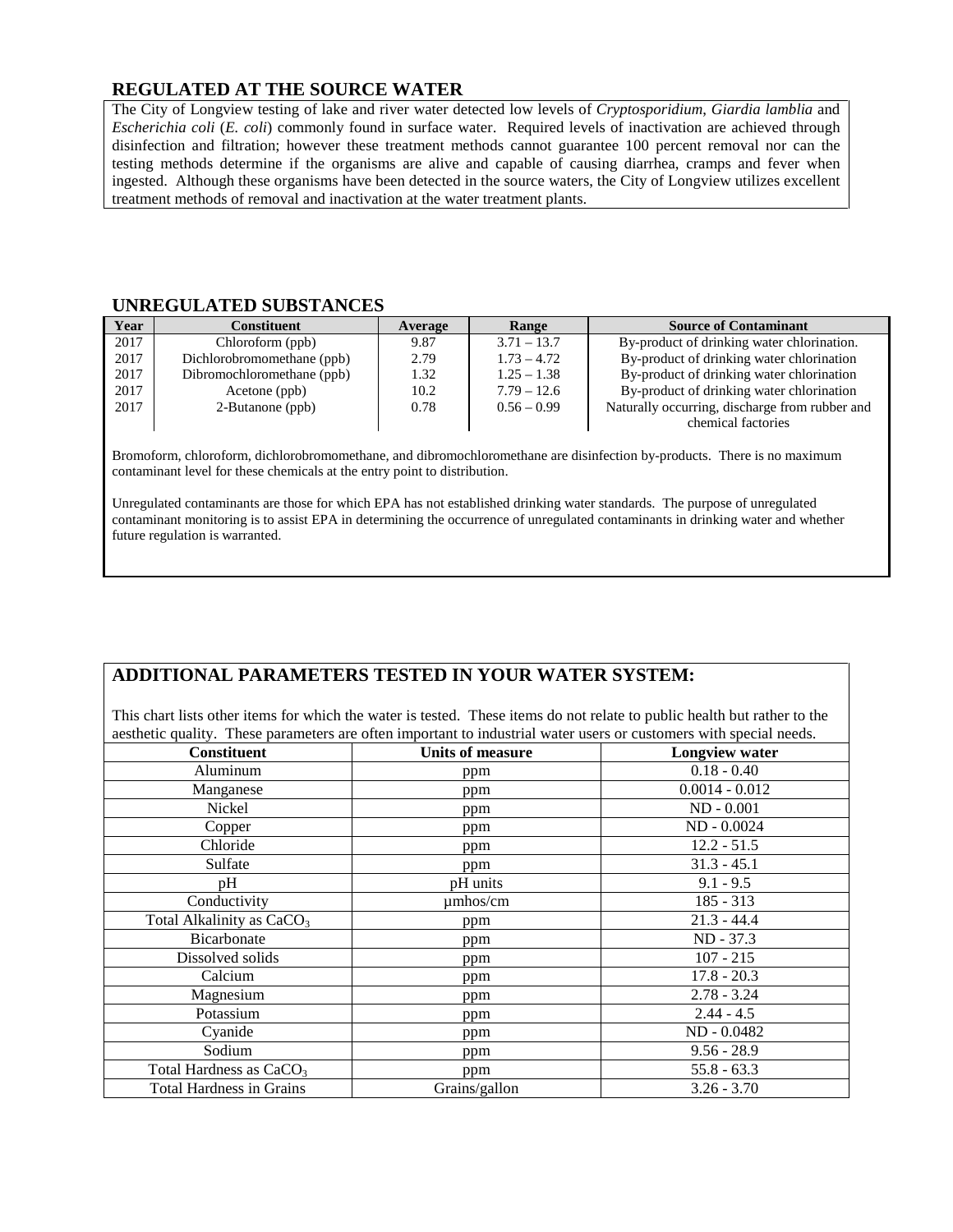## **Longview's Sources of Drinking Water and Distribution System**

Longview uses surface water from three sources: Lake Cherokee, Sabine River, and Lake O' the Pines. A source water assessment has been completed by the Texas Commission on Environmental Quality (TCEQ) for all three water sources and the report is available to review by calling us at 903-291-5234 or 903-237-2780. It allows us to focus on our source water protection activities. The results indicate that some of our sources are susceptible to certain contaminants. The sampling requirements for your water system are based on this susceptibility and previous sample data. Any detection of these contaminants will be found in this report. For more information on source water assessments and protection efforts at our system contact us at 903-291-5234. To monitor water quality in local rivers, streams, and reservoirs, the City of Longview has a Watershed Management Program. We work closely with the Sabine River Authority, Cherokee Water Company, Northeast Texas Municipal Water District, Texas Railroad Commission, Texas Commission on Environmental Quality (TCEQ), Texas Parks and Wildlife Commission, American Water Works Association, Texas Water Utilities Association and local industries to monitor and maintain a high level of water quality.

The City of Longview did not experience any water shortages or implement any conservation plans during 2017. In the Water Loss Audit, submitted to the Texas Water Development Board for the time period of January 2017 to December 2017, our system lost an estimated 190,656,418 gallons of water. While this is less than 5% of our water pumped, this includes any water line breaks or flushing water lines. If you have any questions about the Water Loss Audit, please call the Water Supply and Purification Division at 903-237-2780.

## **Storm Water Pollution Prevention Program**

Watersheds may be susceptible to contamination resulting from flood, erosion, and pollution; also referred to as storm water runoff. The City of Longview has incorporated a program to help manage Storm Water Pollution. Storm water pollution is being reduced from the monitoring and modification of the City's operations through good municipal housekeeping. Our program also works to control construction runoff resulting in less sediment, the number one pollutant in our watersheds. Finally, one of the most important parts of this program is the education and involvement of the public and citizens of Longview regarding watersheds and storm water pollution.

# The Following Guidelines May Help Prevent Storm Water Pollution

- Use fertilizers sparingly
- Sweep up driveways, sidewalks, and gutters
- Never dump, blow, sweep, or wash anything down storm drains
- Don't leave bare spots in your yard
- Compost wastes
- Use less toxic pesticides, follow labels, and learn how to prevent pest problems
- Direct downspouts away from paved surfaces; consider a rain garden to capture runoff
- Take your car to the car wash instead of washing it in the driveway
- Check your car for leaks and recycle your motor oil
- Pick up after your pet